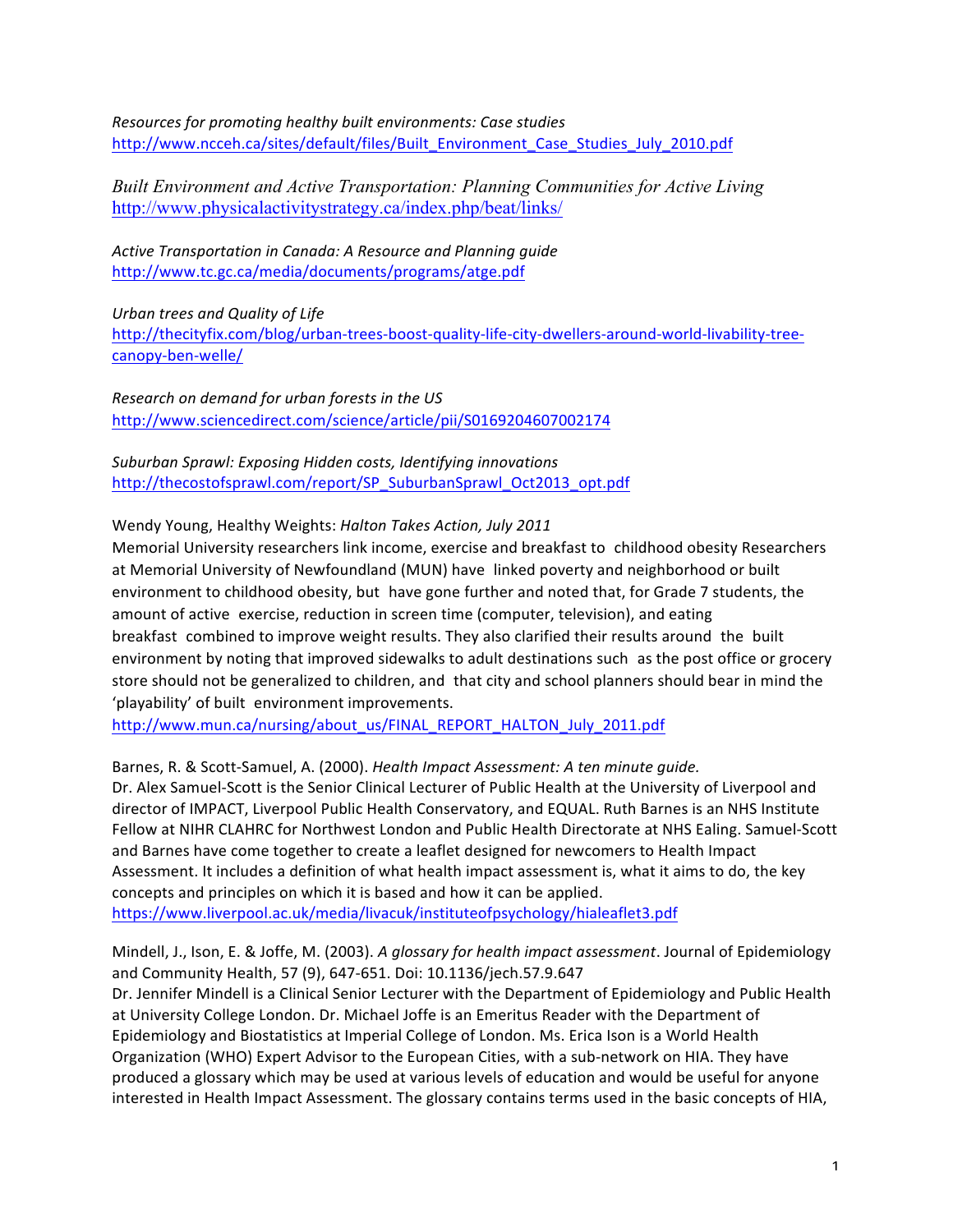applying HIA, the process, the types of impacts, the timing of an HIA, the people usually involved in HIA, materials and technical methods.

St-Pierre, L. (2009). *Introduction to HIA: HIA Series*. National Collaborating Centre for Healthy Public Policy.

Louise St-Pierre, the Head of Projects with the National Collaborating Centre for Healthy Public Policy, provides a brief document as the first in a series that examines the practice of Health Impact Assessment from various perspectives. The document introduces HIA to newcomers in the field, giving a brief description of its history, foundations, goals, the "five-step process" and its strengths and weaknesses. 

http://www.ncchpp.ca/133/Publications.ccnpps?id\_article=302

Quigley, R. et al. (2006). *Health Impact Assessment: International Best Practices Principles*. Special Publication Series No. 5. Fargo, USA: International Association for Impact Assessment. The International Association for Impact Assessment (IAIA) is the leading global network for best practice in the use of impact assessment. They present an introduction to Health Impact Assessment with this article, most easily read by someone already educated in the impact assessment or public health field. The article outlines key principles of HIA, its purpose and functions, "who" should be performing HIA and its methods.

http://activelivingresearch.org/files/IAIA\_HIABestPractice\_0.pdf

Scott-Samuel, A., Birley, M., & Ardern, K. (2001). *The Merseyside Guidelines for Health Impact* Assessment. 2<sup>nd</sup> edition. Liverpool: Merseyside Health Impact Assessment Steering Group. Dr Alex Scott-Samuel is Senior Lecturer in Public Health at the University of Liverpool, where he also directs Liverpool Public Health Observatory and EQUAL, the Equity in Health Research and Development Unit. Dr Martin Birley is a Senior Lecturer at the Liverpool School of Tropical Medicine, a joint manager of the International Impact Assessment Research Groups, and manager of the WHO Collaborating Centre on Environmental Management. Dr Kate Ardern is a consultant in Public Health with Liverpool and Sefton Health authorities and was as lead researcher on the pioneering HIA of the second runway at Manchester airport. As three members of the Merseyside Health Impact Assessment Steering Committee, the authors have written guidelines used by this particular steering group to conduct HIAs. They are of use to those wishing to carry out an HIA – the central or local government, the health sector, the voluntary sector, and other bodies whose work influences public policy. The article explains the process, procedures, and methods used in Health Impact Assessment. http://www.who.int/hia/examples/toolkit/whohia131/en/

European Centre for Health Policy. (1999). Health Impact Assessment: Main concepts and suggested approach. Gothenburg consensus paper. Brussels: WHO-Regional Office for Europe. The European Centre for Health Policy is a part of World Health Organization's European regional office and has recently been renamed as the European Observatory on Health Systems and Policies. They support and promote evidence-based health policy-making through analysis of the dynamics of health care systems in Europe. The purpose of this paper is to create a common understanding about HIAs. It clarifies some of the main concepts and suggests a feasible approach to carrying out HIA at all levels (international, national, and local). This consensus paper is aimed at policy makers, providing a departure point for discussion, comments and suggestions for the further development of the HIA approach and its related tools. The Gothenburg Consensus paper is often quoted and referred to in works up to present day 2012.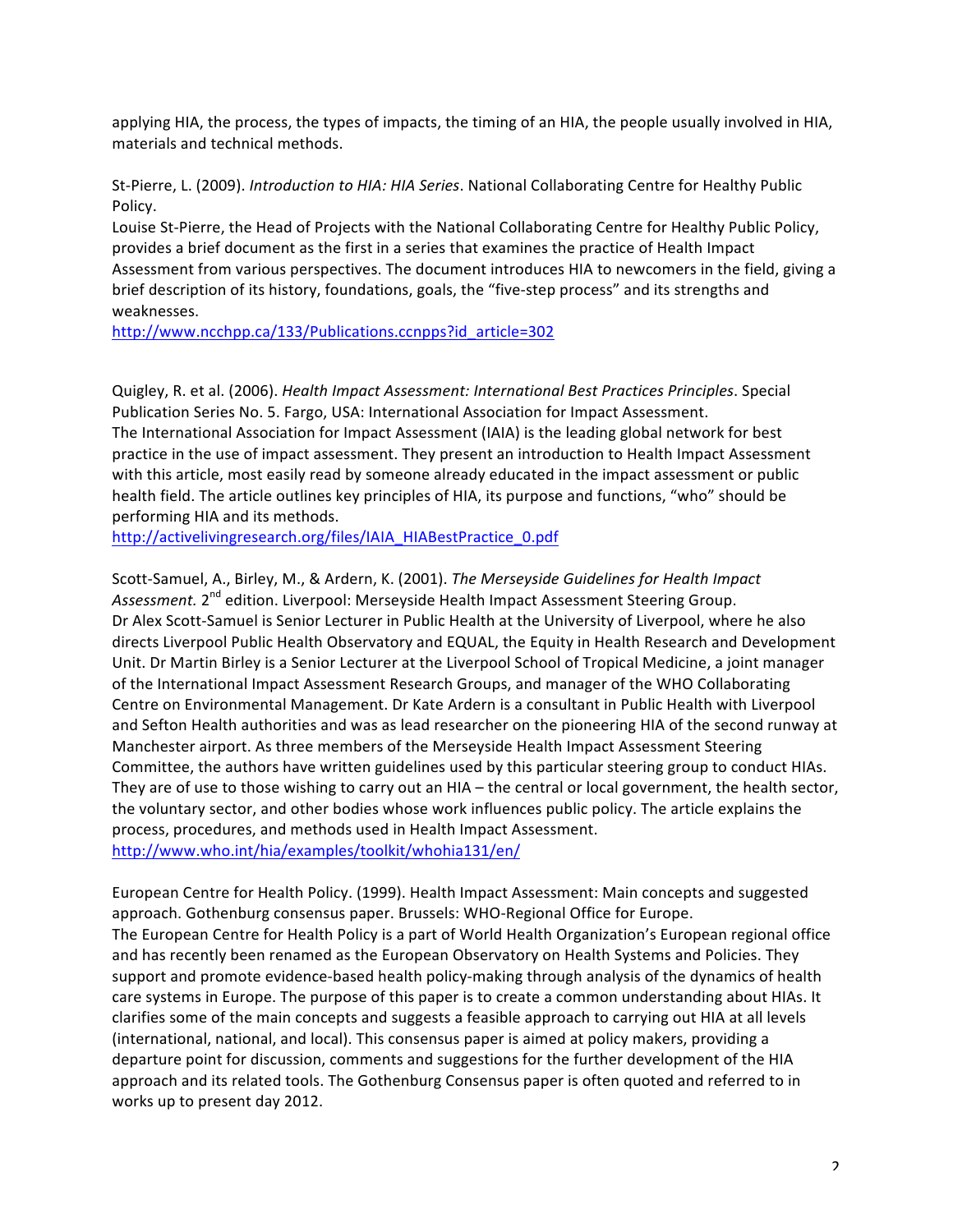North American HIA Practice Standards Working Group. (2010). *Minimum elements and practice* standards for health impact assessment. Version 2. North American HIA Practice Standards Working Group. Oakland.

The North American HIA Practice Standards Working Group is a working group established at the first North American Conference on Health Impact Assessment held September 2008 in Oakland, California. Their purpose is to propose standards for HIA that would most likely ensure good practice. After realizing the diversity of HIA practices in North America and in other parts of the world, these standards were proposed as a reference to be used by Canadian and American practitioners, as well as to stimulate discussion on values and methods that guide these practices.

http://www.healthimpactproject.org/resources/document/HIA-Working-Group\_HIA-Practice-Standards\_2009.pdf

Harris, P., Harris-Roxas, B., Harris, E. & Kemp, L. (2007). *Health Impact Assessment: A Practical Guide.* Sydney: Centre for Health Equity Training, Research and Evaluation (CHETRE). Part of the UNSW Research Centre for Primary Health Care and Equity, UNSW.

CHETRE was established in 1998 in collaboration with the Division of Population Health, Sydney South West Area Health Service, through a Research and Development Infrastructure (University of New South Wales). They provide leadership and focus in training, research and evaluation in the area of health equity, with a particular emphasis on the development and evaluation of interventions to reduce inequities. This guide is written as an introduction to HIA and will be useful for people working in both health and non-health sectors, communities and their representatives, and people developing health public policy. The purpose of this guide is to provide a practical approach to undertaking HIA based on findings of the New South Wales HIA project. The guide focuses on established steps of HIA. http://hiaconnect.edu.au/old/hia\_a\_practical\_guide.htm

WHO Centre for Urban Health. (2005). *Health Impact Assessment Toolkit for Cities: Vision to Action. Document 1. Background document: concepts, processes, methods.* Copenhagen: WHO Regional Office for Europe.

The Centre for Urban Health is a division of the WHO Regional Office for Europe that centers its work on urban health through the WHO European Healthy Cities Network. This particular branch is a part of Phase V of the WHO European Healthy Cities Network health and health equity in all local policies. This document is intended for people intending to or carrying out a health impact assessment. It may be used by those developing policy, in health and non-health sectors, community leaders – people at the local level. The objective of the Centre was to develop a toolkit to b used for introducing and implementing HIA at the local level.

http://www.euro.who.int/\_\_data/assets/pdf\_file/0007/101500/HIA\_Toolkit\_1.pdf

#### The PATH Network. (2002). *Pathways II: The Next Steps - A Guide to Community Health Impact* Assessment. Antigonish, Nova Scotia: Antigonish Women's Resource Centre.

PATH (People Assessing Their Health) is a health promotion initiative based on the idea that people know a lot about what makes them healthy – and that people at the community level should be involved in planning and decision-making about the policies and programs that will affect them. Since 1996, the people involved in PATH have come together to share ideas and resources and to provide opportunities for people and communities to critically analyze issues and build healthy communities. They are best known for promoting a process called community health impact assessment. PATH believes that the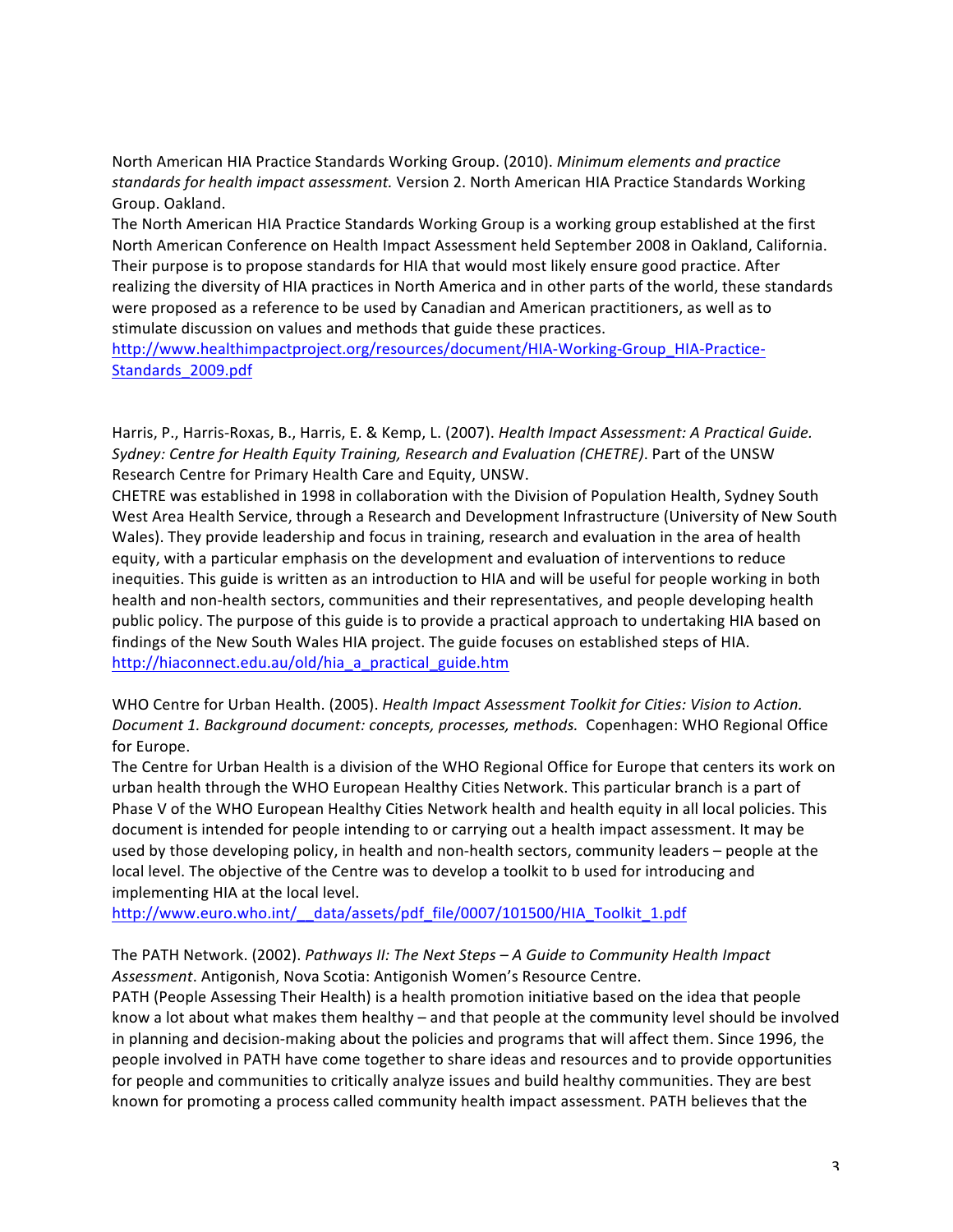techniques and processes found in the paper can be used by almost anyone who is interested in ensuring that public and private policy is developed in a socially responsible manner, including: local community groups and organizations, community heath boards, district health authorities, municipal governments, provincial level planners and policy-makers, and community development workers. The main topics in the work include Health and well-being, a population health approach, health impact assessment, and insight into how and when community impact assessment can be used. http://awrcsasa.ca/archive/pdfs/PATHways%20II%20manual.pdf

Wismar, M., Blau, K., & Figueras, J. (Eds.) (2007). *The Effectiveness of Health Impact Assessment: Scope and limitations of supporting decision-making in Europe.* Copenhagen: World Health Organization (on behalf of the European Observatory on Health Systems and Policies).

The authors are based at the European Observatory on Health Systems and Policies, which supports and promotes evidence-based health policy making through comprehensive and rigorous analysis of the dynamics of health care systems in Europe. This document is somewhat of an introduction to HIA, in particular those people who are interested in creating an HIA in their sectors. It seems to be directed towards people who have a background in impact assessment (environmental, for example). The purpose of this publication is to determine the effectiveness of HIA in Europe by using 17 different case studies submitted by various experts in the field. The article gives insight into HIA use in Europe, its contextualization and development.

http://www.euro.who.int/document/E90794.pdf

## Bekker, M. P. M. (2007). *The politics of healthy policies. Redesigning Health Impact Assessment to integrate health in public policy.* Delft: Eburon.

Marleen Bekker is an Assistant Professor at the Institute of Health Policy & Management. Her studies concern the evaluation of the Netherland's national program of the Academic Collaborative Centres of Public Health, aimed at producing socially relevant and evidence-based public health care. (Bekker bio: http://www.si2009.ca/en/home.aspx?sortcode=2.0.2)

This article is a thesis, intended to be read by professors and professionals in the field. It also gives important background to HIA that other people interested in HIA will find useful, especially in the Netherlands. The thesis aims to put HIA into a governance perspective to identify the purposes HIA may have in policy practice, the suitability of HIA to fulfill these, to understand how HIA creates knowledge and co-produces policy, to reconceptualize HIA accordingly, and to incorporate the necessary strategies for fulfilling the purposes in the design of HIA. The central question in the study is a conceptual and empirical one: What is the role of Health Impact Assessment in integrating health in public policy, and how can it be improved? Her work uses a scientific approach to HIA and includes case studies on urban renewal, obesity and housing which may be relevant to NL.

## Durand, C.; Andalib, M.; Dunton, G.; Wolch, J.; & Pentz, M. (2010). A systematic review of built environment factors related to physical activity and obesity risk: implications for smart growth urban planning. Obesity Reviews, Vol. 12, pp. 173-182.

All the authors besides Mr. Wolch research in the Department of Preventive Medicine, Keck School of Medicine, University of Southern California, Alhambra. Dr. Wolch is a member of the College of Environmental Design, University of California, Berkeley. This systematic review of literature is intended for Planners, public health officials, and anyone interested in the framework Smart growth. The main purpose of this publication is to talk about Smart growth (a framework) and how it relates to the Built Environment.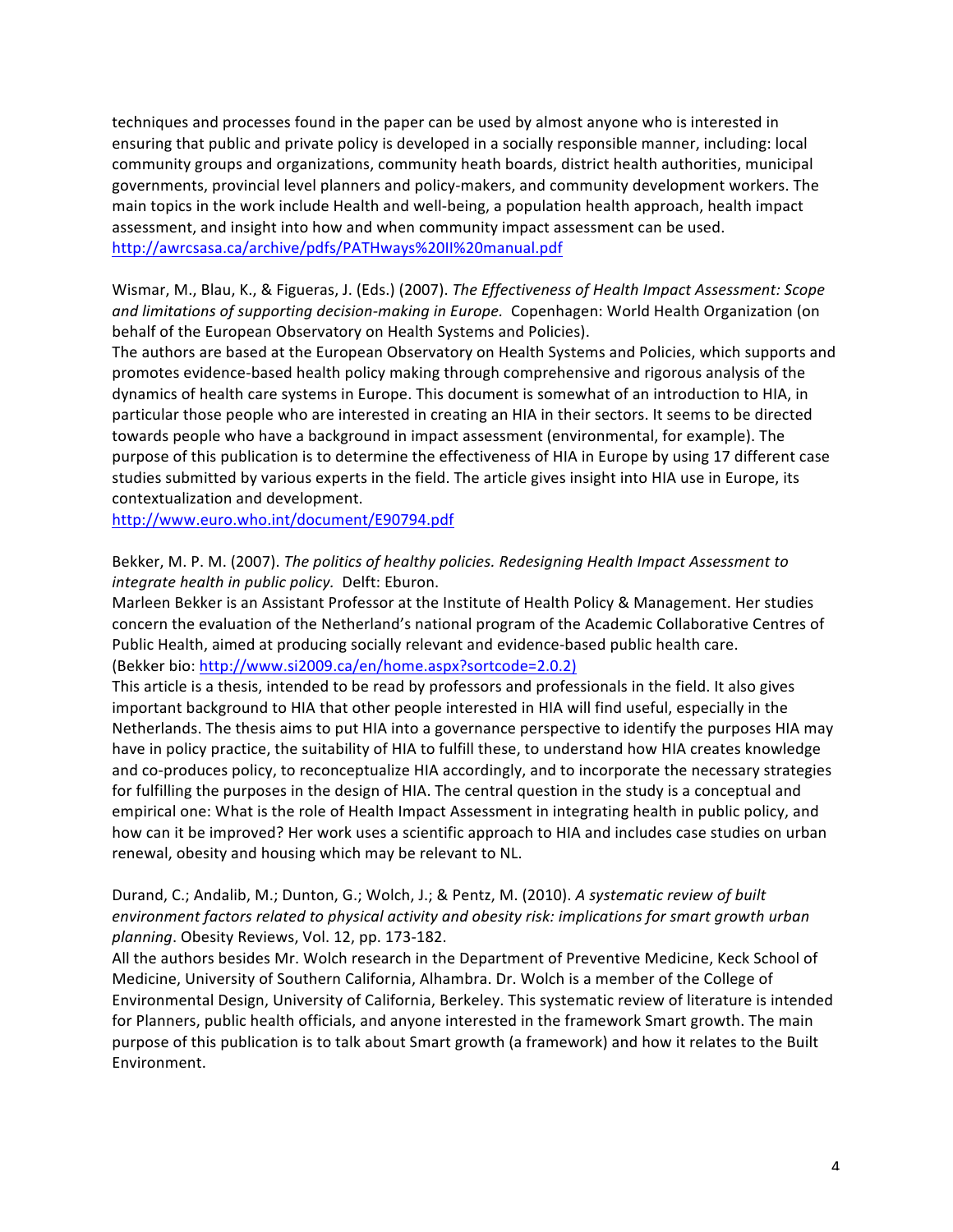Farhang, L.; Bhatia, R.; Scully, C.; Corburn, J.; Gaydos, M.; & Malekafzali, S. (2008). *Creating Tools for* Healthy Development: Case Study of San Francisco's Eastern Neighborhoods Community Health Impact Assessment. Journal of Public Health Management Practice, Vol. 14, pp. 255-265. The authors are the members of San Francisco Department of Public Health. The article is intended for People in public health and city planners (especially) implementing HIA into the policy of a city. This publication is an overview of the San Francisco Department of Public Health's collaborative process - the Eastern Neighborhoods Community Health Impact Assessment (ENCHIA) to evaluate the potential positive and negative impacts of land use development in San Francisco. They also talk about the collaborative project of creating a healthy development measurement tool.

Higgins, M.; Douglas, M.; Muirie, J. (2005). *Can health feasibly be considered as part of the planning* process in Scotland? Environmental Impact Assessment Review. Vol. 25, pp. 723-736. Martin Higgins and Margaret Douglas are members of the Lothian NHS board in Edinburgh, while Jill Muirie is part of NHS Health Scotland. (NHS = National Health Services). The intended audience would be those people involved in public health or planning, as this article goes into great description of the planning processes in place in Scotland and also includes feasibility of accounting for public health and performing HIA. The purpose of this paper is to increase recognition amongst HIA practitioners in Scotland of the importance of planning for health. It focuses on the relationship between the planning systems in Scotland (in detail) specifically the Development Planning element of it, and the population health and considers how the HIA approach can facilitate and support joint working with planners.

Hoehner, C.; Rios, J.; Garmendia, C.; Baldwin, S.; Kelly, C.; Knights, D.; Lesorogol, C.; McClendon, G., Tranel, M. (2012). *Page Avenue health impact assessment: Building on diverse partnerships and evidence to promote a healthy community*. Health and Place, Vol. 18, pp. 85-95.

All members of the steering committee live and work in St. Louis. Christine Hoehner and Cristina Garmendia are part of the Division of Public Health Sciences, with the Department of Surgery in Washington University School of Medicine. Jodi Rios is part of the College of Architecture at Sam Fox School of Design and Visual Arts. Sabrina Baldwin works with Beyond Housing. Cheryl Kelly is with the Department of Community Health at Saint Louis University School of Public Health, Donna-Mae Knights and Carolyn Lesorogol is with George Warren Brown School of Social Work at Washington University. Gena Gunn McClendon works with the Center for Social Development in the George Warren Brown School of Social Work at Washington University. Mark Tranel is part of the Public Policy Research Center at the University of Missouri in St. Louis. The Page Avenue HIA was written to show the process, high points, low points, challenges and successes for people interested in doing their own HIA. The main purpose of this work was to walk through the process of the Page Avenue HIA focused on redevelopment in Missouri. The article goes over each step of the HIA by the steering committee, who took part in the HIA, challenges faced and what they learned from it.

# Hutch, D.; Bouye, K.; Skillen, E.; Lee, C.; Whitehead, L.; Rashid, J. (2011). *Potential Strategies to Eliminate* Built Environment Disparities for Disadvantaged and Vulnerable Communities. American Journal of Public Health. Vol. 101, No. 4, pp. 587-595.

The lead author D. J. Hutch was the Chair of Federal Collaboration on Health Disparities Research Built Environment Workgroup (2008-2010) in the US. The intended audience would be public health officials or anyone interested in making their surroundings a healthier environment. The main purpose of this work is to talk about the Built Environment and how it contributes to disparities, especially in disadvantaged peoples. It gives examples of each topic it covers and lists ways to make the environment friendlier for its residents. The main topics include community factors that contribute to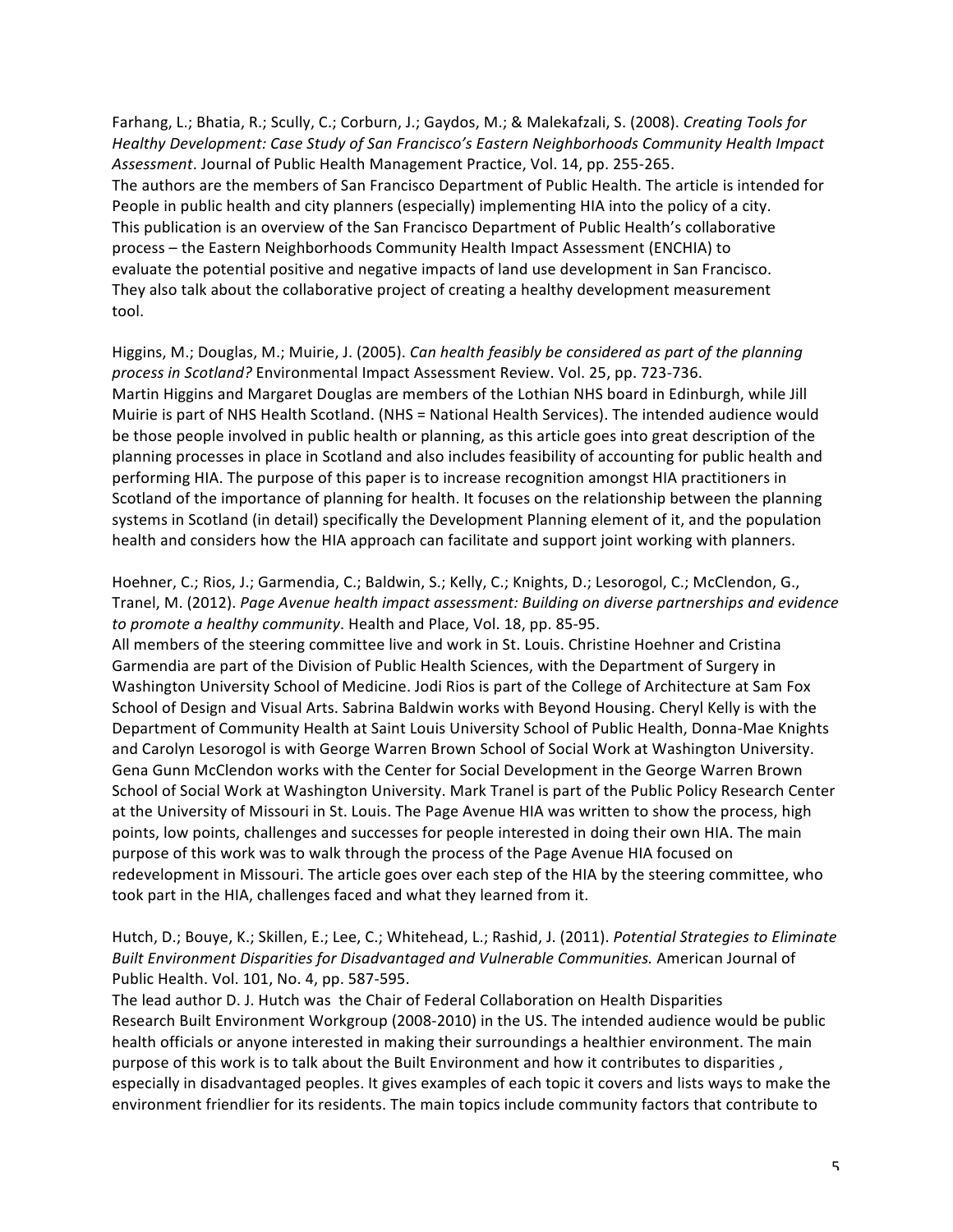the Built Environment and the problems arising from them, an overview of the disparities, successful policies, tools and practices, and recommendations to improve health outcomes.

#### Krisberg, K. (2006). *Built environment adding to burden of childhood obesity*. The Nation's Health, January/February 2006 Issue.

The author is reporting on behalf of The Nation's Health – the official newspaper of the American Public Health Association. She is reporting on the event "Designing Healthy Communities, Raising Healthy Kids". This newspaper article is intended generally for people in the Public Health sector, but also written for every American citizen to look at their own environment. The main purpose of the work is to talk about the problems the Built Environment is having on the health of Americans – mostly in the epidemic of obesity that is currently taking place in the country. They go into great detail about the impact the Built Environment has on schools and children.

Northridge, M. Sclar, E.; Biswas, P. (2003). Sorting out the Connections Between the Built Environment and Health: A Conceptual Framework for Navigating Pathways and Planning Healthy Cities. Journal of Urban Health: Bulletin of the New York Academy of Medicine. Vol. 80, No. 4, pp. 556-568. Dr. Northridge is with the Department of Sociomedical Sciences, Mailman School of Public Health, Columbia University, New York, NY; Dr. Sclar and Ms. Biswas are with the Urban Planning Program, Graduate School of Architecture, Planning, and Preservation, Columbia University, New York, NY; Dr. Sclar is also with the School of International and Public Affairs, Columbia University, New York, NY. The article is intended for those working in or interested in public health and planning. The purpose of this work is 1) to present a conceptual model that developed out of previous research called Social Determinants of Health and Environmental Health Promotion; 2) to review empirical research from both the urban planning and pubic health literature regarding the health effects of housing and housing interventions; 3) to wrestle key challenges in conducting sound scientific research on connections between the built environment and health, namely i) the necessity of dealing with the possible health consequences of myriad public and private sector activities, ii) the lack of valid and reliable indicators of the built environment to monitor the health effects of urban planning and policy decision, especially regarding land use mix, iii) the growth of the "megalopolis" or "super urban region" that requires analysis of health effects across states lines and in circumscribed areas within multiple states.

Northridge, M., Sclar, E. (2003). A Joint Urban Planning and Public Health Framework: Contributions to *Health Impact Assessment.* American Journal of Public Health. Vol. 23, No.1, pp. 118-121. Mary E. Northridge is with the Harlem Health Promotion Center, Department of Sociomedical Sciences, Mailman School of Public Health, Columbia University, New York, NY. Elliott Sclar is with the Urban Planning Program, Graduate School of Architecture, Planning, and Preservation and School of International and Public Affairs, Columbia University. This article was originally prepared as a paper to be presented at the "Health Impact Assessment: Multidisciplinary Perspectives on the Promises and Pitfalls of Measuring Effects of Policy and Politics on Public Health" conference held at Harvard School of Public Health in Boston, Mass. It was then written with the support of other players so that anyone interested in public health and health impact assessment could access the information. The purpose of this publication was to articulate for the first time a joint urban planning and public health framework for use in assessing the health impacts of proposed projects, programs, and policies within and across population groups.